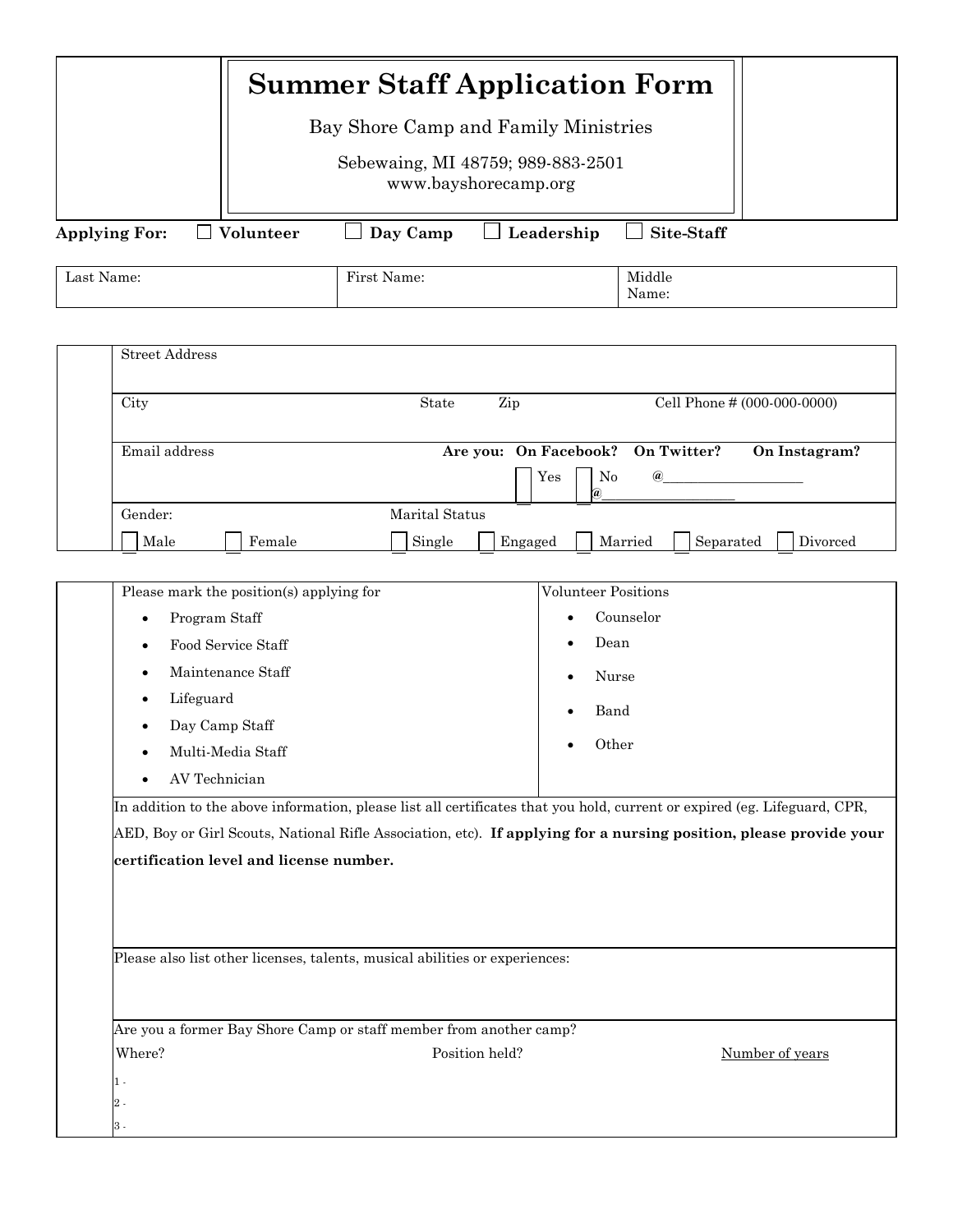| Date Available to Start?                        | (mm/dd/vv) | <b>Expected Ending Date?</b>                                                   | (mm/dd/yy) |
|-------------------------------------------------|------------|--------------------------------------------------------------------------------|------------|
| Please list any dates that you need to be gone. |            |                                                                                |            |
|                                                 |            |                                                                                |            |
|                                                 |            | See our Camp Calendar at www.bayshorecamp.org for help on our summer schedule! |            |

| Home Church           |       |     | Pastor's Name                             |
|-----------------------|-------|-----|-------------------------------------------|
| Office Street Address |       |     | Pastor's Office Phone (000-<br>$000-0000$ |
| City                  | State | Zip | Church or Pastor's Email                  |

| High School                                                                                    |       |                    | Date of Graduation (mm/yyyy)    |
|------------------------------------------------------------------------------------------------|-------|--------------------|---------------------------------|
| Current College                                                                                |       | Number of years    | Date of Graduation<br>(mm/yyyy) |
| Your address at College                                                                        |       |                    |                                 |
| School City                                                                                    | State | Zip                | School Email                    |
|                                                                                                |       |                    |                                 |
| If you are currently in college, on what date do you intend<br>to return home?<br>(mm/dd/yyyy) |       | Major(s)?          |                                 |
| College (Previous?)                                                                            |       | Number of<br>years | Date of Graduation<br>(mm/yyyy) |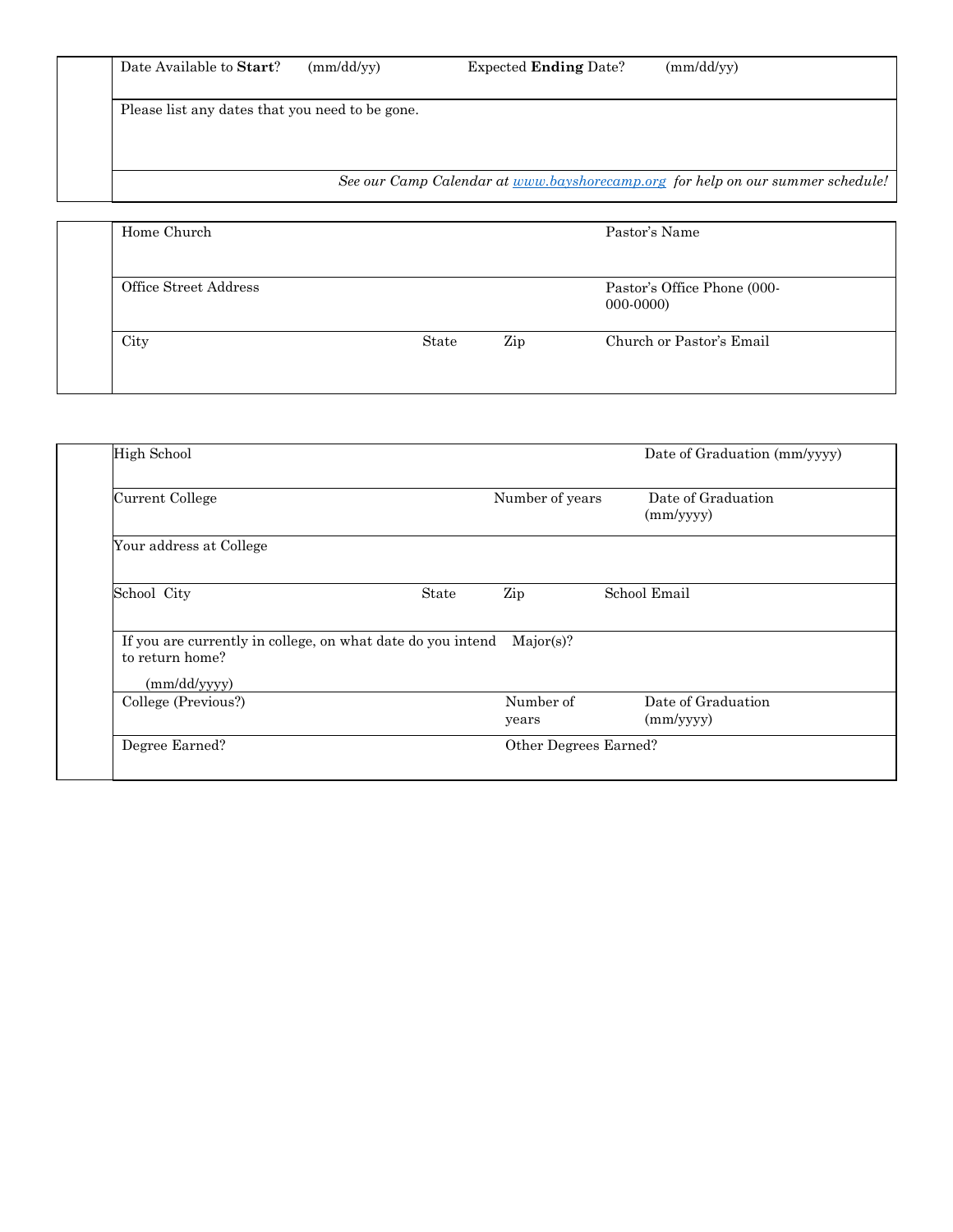| your cooperation in giving us the following information (see "Certification" paragraph at the end of the application<br>form):<br><b>Drivers License Number</b><br>Date of Birth (mm/dd/yyyy)<br>$\Box$ Yes<br>⋗<br>Have you ever been convicted of any offense other than minor traffic violations?<br>⋗<br>Have you ever been convicted of (or are you the subject of pending charges for) any offense involving actual or<br>$\Box$ No<br>Yes<br>attempted child abuse or sexual molestation in any state or country?<br>If yes to either of the above questions, please provide details (including dates and how it was resolved, etc.) See<br>Additional Space Section.<br>If you are offered a position, will you be able to verify that you are legally permitted to work in the United States,<br>either by proving U.S. citizenship (or permanent residence status) or with un-expired INS employment authorization?<br>Yes<br>N <sub>0</sub><br>(upon acceptance bring these with you to camp)<br>To prove US Citizenship, you will need to show:<br>Your original social security card, or a certified copy of a birth certificate, or a working visa<br>⋗<br>And<br>Another form of identification such as a driver's license, school photo I.D. card, valid US passport, or voter<br>⋗<br>registration card.<br>Do you have any physical, mental or medical impairment or disability that would limit your performance in the<br>position for which you are applying?<br>$\Box$ Yes<br>N <sub>o</sub><br>If yes, please explain:<br>Are you currently under psychiatric care or counseling, or taking prescription drugs for similar conditions?<br>N <sub>o</sub><br>Yes<br>If yes, please explain: | In an effort to comply with mandates issued for all camps by the Michigan Bureau of Regulatory Services, we ask for |                                        |
|-------------------------------------------------------------------------------------------------------------------------------------------------------------------------------------------------------------------------------------------------------------------------------------------------------------------------------------------------------------------------------------------------------------------------------------------------------------------------------------------------------------------------------------------------------------------------------------------------------------------------------------------------------------------------------------------------------------------------------------------------------------------------------------------------------------------------------------------------------------------------------------------------------------------------------------------------------------------------------------------------------------------------------------------------------------------------------------------------------------------------------------------------------------------------------------------------------------------------------------------------------------------------------------------------------------------------------------------------------------------------------------------------------------------------------------------------------------------------------------------------------------------------------------------------------------------------------------------------------------------------------------------------------------------------------------------------------------------|---------------------------------------------------------------------------------------------------------------------|----------------------------------------|
|                                                                                                                                                                                                                                                                                                                                                                                                                                                                                                                                                                                                                                                                                                                                                                                                                                                                                                                                                                                                                                                                                                                                                                                                                                                                                                                                                                                                                                                                                                                                                                                                                                                                                                                   |                                                                                                                     |                                        |
|                                                                                                                                                                                                                                                                                                                                                                                                                                                                                                                                                                                                                                                                                                                                                                                                                                                                                                                                                                                                                                                                                                                                                                                                                                                                                                                                                                                                                                                                                                                                                                                                                                                                                                                   |                                                                                                                     | <b>State Issued (Driver's License)</b> |
|                                                                                                                                                                                                                                                                                                                                                                                                                                                                                                                                                                                                                                                                                                                                                                                                                                                                                                                                                                                                                                                                                                                                                                                                                                                                                                                                                                                                                                                                                                                                                                                                                                                                                                                   |                                                                                                                     | $\Box$ No                              |
|                                                                                                                                                                                                                                                                                                                                                                                                                                                                                                                                                                                                                                                                                                                                                                                                                                                                                                                                                                                                                                                                                                                                                                                                                                                                                                                                                                                                                                                                                                                                                                                                                                                                                                                   |                                                                                                                     |                                        |
|                                                                                                                                                                                                                                                                                                                                                                                                                                                                                                                                                                                                                                                                                                                                                                                                                                                                                                                                                                                                                                                                                                                                                                                                                                                                                                                                                                                                                                                                                                                                                                                                                                                                                                                   |                                                                                                                     |                                        |
|                                                                                                                                                                                                                                                                                                                                                                                                                                                                                                                                                                                                                                                                                                                                                                                                                                                                                                                                                                                                                                                                                                                                                                                                                                                                                                                                                                                                                                                                                                                                                                                                                                                                                                                   |                                                                                                                     |                                        |
|                                                                                                                                                                                                                                                                                                                                                                                                                                                                                                                                                                                                                                                                                                                                                                                                                                                                                                                                                                                                                                                                                                                                                                                                                                                                                                                                                                                                                                                                                                                                                                                                                                                                                                                   |                                                                                                                     |                                        |
|                                                                                                                                                                                                                                                                                                                                                                                                                                                                                                                                                                                                                                                                                                                                                                                                                                                                                                                                                                                                                                                                                                                                                                                                                                                                                                                                                                                                                                                                                                                                                                                                                                                                                                                   |                                                                                                                     |                                        |
|                                                                                                                                                                                                                                                                                                                                                                                                                                                                                                                                                                                                                                                                                                                                                                                                                                                                                                                                                                                                                                                                                                                                                                                                                                                                                                                                                                                                                                                                                                                                                                                                                                                                                                                   |                                                                                                                     |                                        |
|                                                                                                                                                                                                                                                                                                                                                                                                                                                                                                                                                                                                                                                                                                                                                                                                                                                                                                                                                                                                                                                                                                                                                                                                                                                                                                                                                                                                                                                                                                                                                                                                                                                                                                                   |                                                                                                                     |                                        |
|                                                                                                                                                                                                                                                                                                                                                                                                                                                                                                                                                                                                                                                                                                                                                                                                                                                                                                                                                                                                                                                                                                                                                                                                                                                                                                                                                                                                                                                                                                                                                                                                                                                                                                                   |                                                                                                                     |                                        |
|                                                                                                                                                                                                                                                                                                                                                                                                                                                                                                                                                                                                                                                                                                                                                                                                                                                                                                                                                                                                                                                                                                                                                                                                                                                                                                                                                                                                                                                                                                                                                                                                                                                                                                                   |                                                                                                                     |                                        |
|                                                                                                                                                                                                                                                                                                                                                                                                                                                                                                                                                                                                                                                                                                                                                                                                                                                                                                                                                                                                                                                                                                                                                                                                                                                                                                                                                                                                                                                                                                                                                                                                                                                                                                                   |                                                                                                                     |                                        |
|                                                                                                                                                                                                                                                                                                                                                                                                                                                                                                                                                                                                                                                                                                                                                                                                                                                                                                                                                                                                                                                                                                                                                                                                                                                                                                                                                                                                                                                                                                                                                                                                                                                                                                                   |                                                                                                                     |                                        |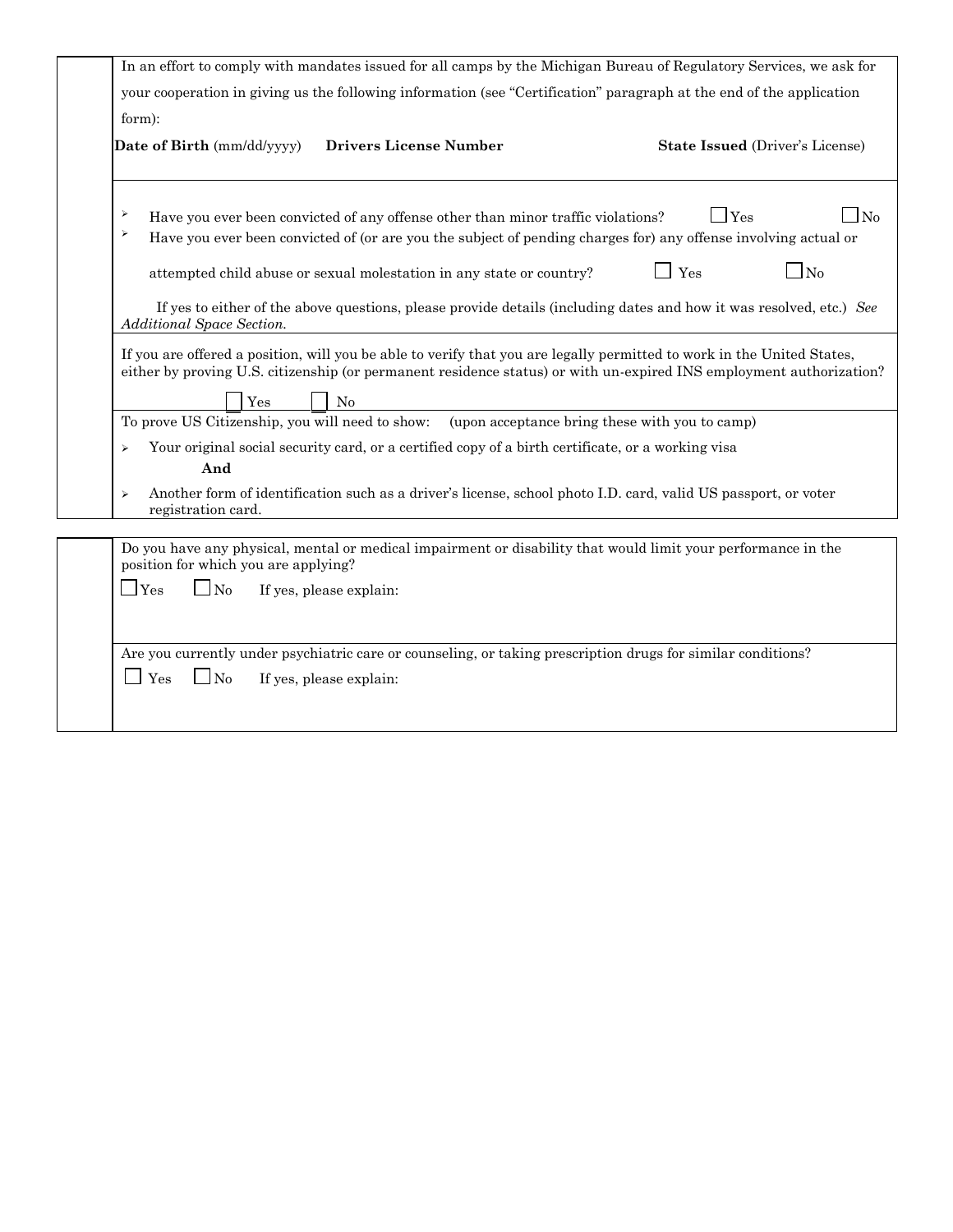| Employer              | assignments and volunteer activities. It is important that you fill in this section as completely as possible. | Supervisor |     |                              |
|-----------------------|----------------------------------------------------------------------------------------------------------------|------------|-----|------------------------------|
| Address               | City                                                                                                           | State      | Zip | Phone (000-000-0000)         |
| Job Title             | Reason for Leaving                                                                                             |            |     | Employed from:               |
| (mm/dd/yyyy)          |                                                                                                                |            |     |                              |
| <b>Work Performed</b> |                                                                                                                |            |     | Employed to:<br>(mm/dd/yyyy) |
| Employer              |                                                                                                                | Supervisor |     |                              |
| Address               | City                                                                                                           | State      | Zip | Phone (000-000-0000)         |
| Job Title             | Reason for Leaving                                                                                             |            |     | Employed from:               |
| (mm/dd/yyyy)          |                                                                                                                |            |     |                              |
| Work Performed        |                                                                                                                |            |     | Employed to:<br>(mm/dd/yyyy) |
| Employer              |                                                                                                                | Supervisor |     |                              |
| Address               | City                                                                                                           | State      | Zip | Phone (000-000-0000)         |
| Job Title             | Reason for Leaving                                                                                             |            |     | Employed from:               |
| (mm/dd/yyyy)          |                                                                                                                |            |     |                              |
| Work Performed        |                                                                                                                |            |     | Employed to:<br>(mm/dd/yyyy) |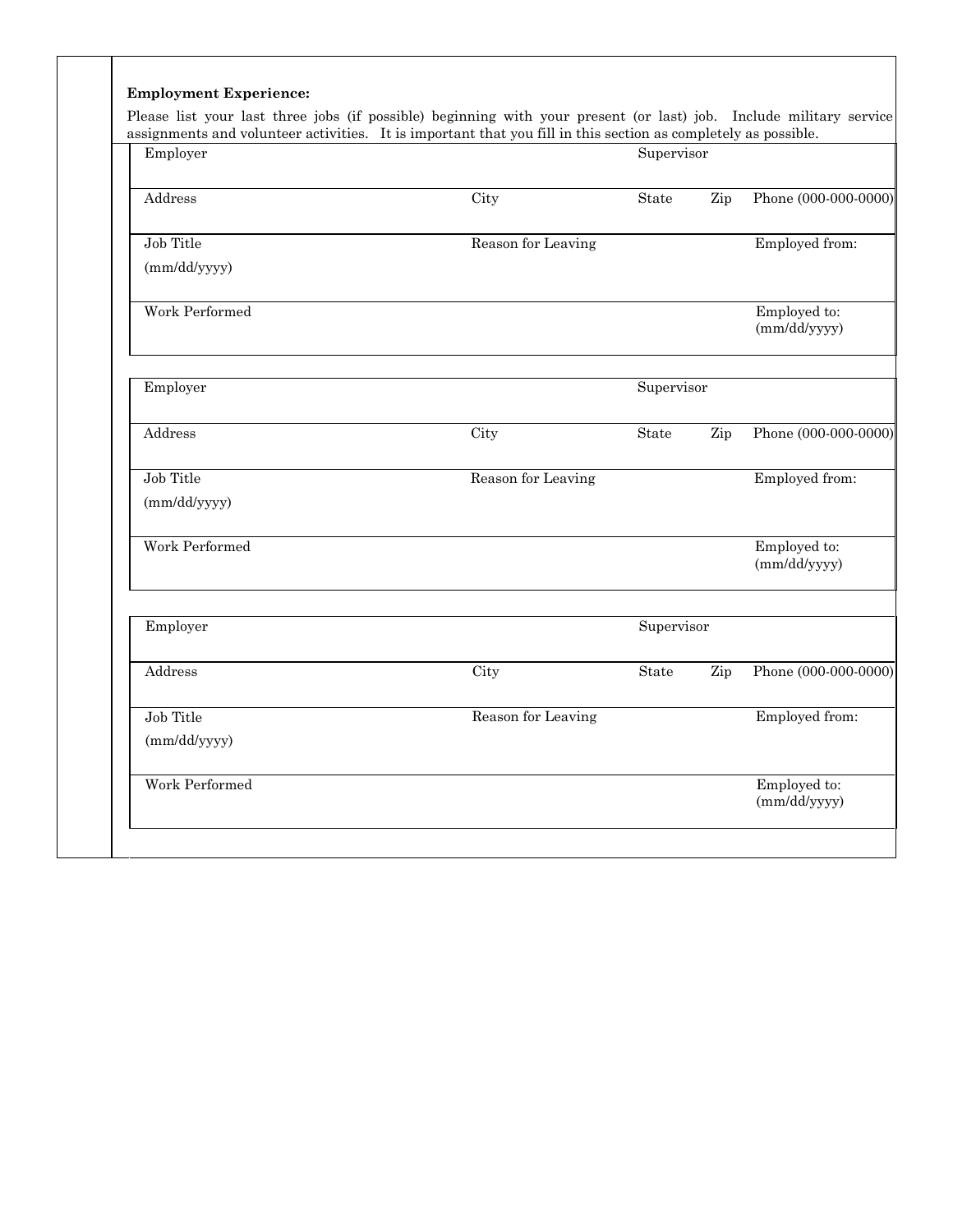**IMPORTANT!** Please answer the following and attach or send in later. These are important issues; especially as they relate to the position you seek here at Bay Shore Camp. Please give them careful consideration and take the time to answer them completely. *If you have been a volunteer or staff member previously at BSC, you need only answer numbers 1 and 3. If you are applying for a Leadership position please also answer number 7.* 

- 1. Please tell us why you desire to serve at Bay Shore Camp this summer.
- 2. Please describe (with scriptural support) Christ-given salvation and how it influences your daily life
- 3. Describe events or situations (within the last year) that lead you to believe that you are a growing Christian.
- 4. List three positive attributes that you believe you possess. Explain why you think they would apply in a camp setting.
- 5. *(Paid Staff Only)* Please explain your choice of positions as you have listed them and any experience that you may have.

*Remember to write your name on the essays.* 

## *INTERVIEW:*

*The other component of the application process is an interview. Our preference is that this be done at Bay Shore Camp, however, we realize that may not work in every situation. Sometimes we are in your area or a meeting spot can be arranged. Online options are available, and a last resort of a phone interview is possible. When we have received your application we will contact you about possible interview times and opportunities.* 

## **Character References:**

Please have four character references sent to Camp using the Bay Shore Camp Character Reference Forms. Select adults (but not relatives) to fill out these forms. *Preferably one form should come from your Pastor, Youth Pastor, or another church leader.* Please have your reference person send the completed reference to us. This can be done via email or the postal system. The reference form is available on our website

| 1) Name | Relationship |
|---------|--------------|
|         |              |
| 2) Name | Relationship |
|         |              |
| 3) Name | Relationship |
|         |              |
| 4) Name | Relationship |
|         |              |

"I recognize that Bay Shore Camp and Family Ministries is relying on the accuracy of the information I have provided in this application form. Accordingly, I attest and affirm that the information I have provided is absolutely true and correct. I understand that the completion and/or execution of this application does not insure me a volunteer or paid position, nor does it obligate me or the organization in any way. I fully understand that the omission and/or misrepresentation of facts requested may be cause for immediate dismissal without prior notice. I am willing to submit to a physical examination if requested by the organization. I authorize the organization to contact any person or entity listed on this form, and I further authorize any such person or entity to provide the organization with information, opinions, and impressions relating to my background or qualifications. I voluntarily release the organization and any such person or entity listed on this form from liability involving the communication of information relating to my background or qualifications. I further authorize Bay Shore Camp to conduct a criminal background investigation. I have read, understand and agree to the above." *Please type your name in the box as your signature!*  Applicant's Signature: Date

(mm/dd/yyyy)

|  | Parent or Guardian Signature (if applicant is a minor): |  |  |
|--|---------------------------------------------------------|--|--|
|  |                                                         |  |  |
|  |                                                         |  |  |

Date

(mm/dd/yyyy)